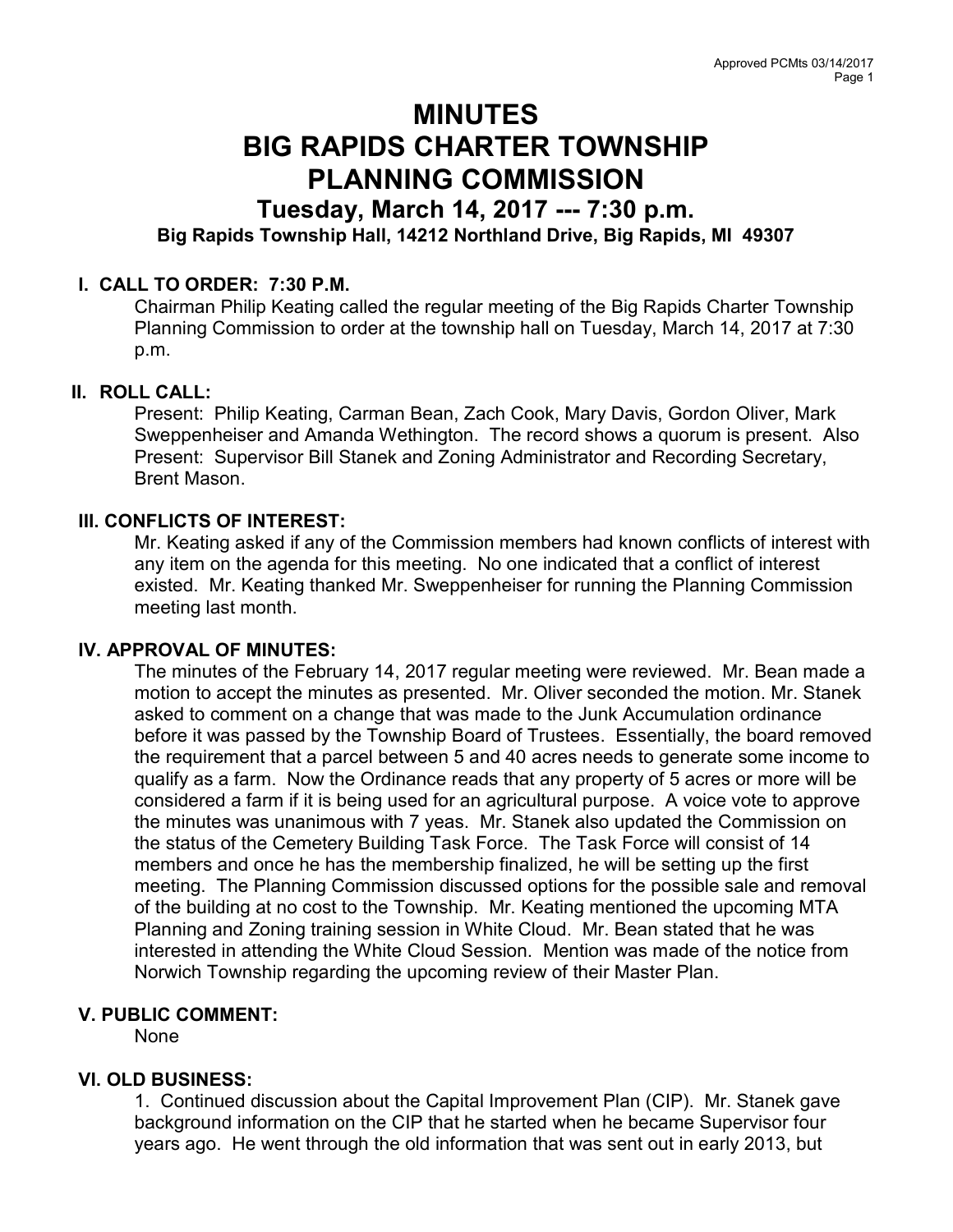nothing was ever done with the information that was gathered. Unfortunately, there was never a good list of the assets that the Township owned. This made it difficult to determine when an asset might need to be replaced, since the Township didn't know what it owned or the age of those assets. A form was sent out at that time, but nothing ever really materialized for a capital improvement plan. The request form has been modified to meet current needs, and Mr. Stanek requested that a letter from the Planning Commission be sent out to each department head with the request forms so that the process can get underway. Mr. Stanek reviewed each capital expense for the last several years to determine which departments need to be included in this process, and presented that information to the Commissioners. Mr. Stanek requested that any input from the Planning Commission would be appreciated in finalizing the documents to be sent out. Mr. Bean suggested in relation to the Capital Improvement policy  $(4.11 - 4.15)$ , that a rating system for the CIP be defined for the Planning Commission in order to prioritize the requests, especially for the items that are funded from the general fund. Mr. Bean believes that an aggregate capital fund should be developed to monitor the total capital expenditures that have been made and approved during a budget year, as recommended by the Planning Commission. Mr. Bean also mentioned that the MTA doesn't recommend using operating millage funding for capital improvement projects. Discussion about operating millage v. capital improvement millage took place, and the end result was that language for future millage requests should include statements that allow the funds to be used for improvements as well as operating. Mr. Keating recommended that the request form be modified to reference only \$5,000.00 limits since that is the amount that the Board of Trustees has previously set for capital improvements in policy. Mr. Stanek advised that the Township Ordinance on Capital Improvements references \$10,000.00, and the ordinance is the legal basis the township must adhere to. Mr. Bean, Mr. Stanek and Mr. Keating discussed the \$5,000.00 v. \$10,000.00 difference and determined that any request over \$5,000.00 would be considered a Capital Improvement request. Mr. Bean voiced his concern that every month the Board of Trustees is receiving requests for Capital improvements without knowing what balance is available for total capital expenditures. Mr. Keating stated that the Planning commission will be sending out the letters to the various department heads, some of who are in charge of more than one department. Mr. Stanek gave a brief list of department heads that oversee more than one departmental budget. Mr. Keating stated that from his perspective, he has a concern with overall ranking of requests from multiple departments and determining which requests should take priority over another. Mr. Stanek stated that he has included a supervisor's ranking line to assist in this process. Mr. Bean said that the Commission should have a defined ranking system based on criteria, such as "is it required by law?" or "is it a safety issue?", etc. This will help in the overall ranking since each department head will believe that their needs should supersede any other department. Mr. Stanek also stated that the wish lists can be cut down with this system. Mr. Bean said that we will have to discern between needs and wants. Mr. Keating asked when the letters would go out. Mr. Stanek stated that they would go out before the end of this week. Mr. Bean suggested that the letter be authored by the Chairman. Mr. Keating agreed with that idea. He will sign the letters before they are sent out. Mr. Sweppenheiser suggested that a time estimate for each project be added to the letter, included a proposed start time. He stated that those were items the state wanted to see in the plan for possible grant applications. He also said that any statement that shows how projects could be combined or improved in order to save money would be important. Mr. Keating asked why there has to be a public hearing on the CIP. Mr. Stanek replied